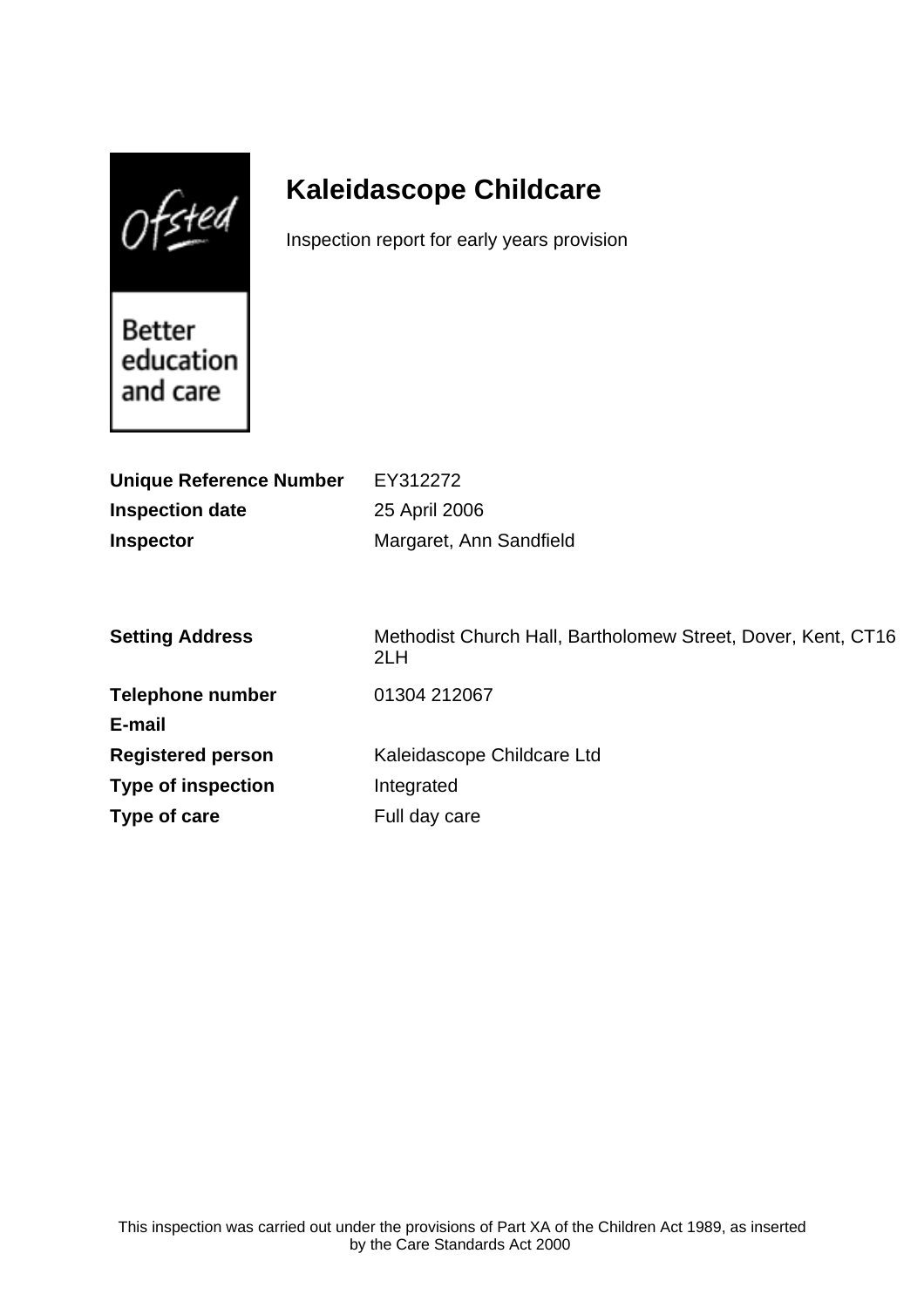### **ABOUT THIS INSPECTION**

The purpose of this inspection is to assure government, parents and the public of the quality of childcare and, if applicable, of nursery education. The inspection was carried out under Part XA Children Act 1989 as introduced by the Care Standards Act 2000 and, where nursery education is provided, under Schedule 26 of the School Standards and Framework Act 1998.

This report details the main strengths and any areas for improvement identified during the inspection. The judgements included in the report are made in relation to the outcomes for children set out in the Children Act 2004; the National Standards for under 8s day care and childminding; and, where nursery education is provided, the Curriculum guidance for the foundation stage.

The report includes information on any complaints about the childcare provision which Ofsted has received since the last inspection or registration or 1 April 2004 whichever is the later.

#### **The key inspection judgements and what they mean**

Outstanding: this aspect of the provision is of exceptionally high quality Good: this aspect of the provision is strong Satisfactory: this aspect of the provision is sound Inadequate: this aspect of the provision is not good enough

For more information about early years inspections, please see the booklet Are you ready for your inspection? which is available from Ofsted's website: www.ofsted.gov.uk.

#### **THE QUALITY AND STANDARDS OF THE CARE AND NURSERY EDUCATION**

On the basis of the evidence collected on this inspection:

The quality and standards of the care are inadequate - notice of action to improve. The registered person does not meet the National Standards for under 8s day care and childminding.

The quality and standards of the nursery education are satisfactory.

#### **WHAT SORT OF SETTING IS IT?**

Kaleidoscope Childcare Dover is one of three childcare settings run by Kaleidoscope Childcare Limited. It opened in 2005 and operates from three rooms of the Methodist church hall. It is situated in the centre of the town of Dover. A maximum of 30 children may attend the nursery at any one time. The nursery is currently open each weekday from 09:00 to 12:30, although they are registered to provide full day care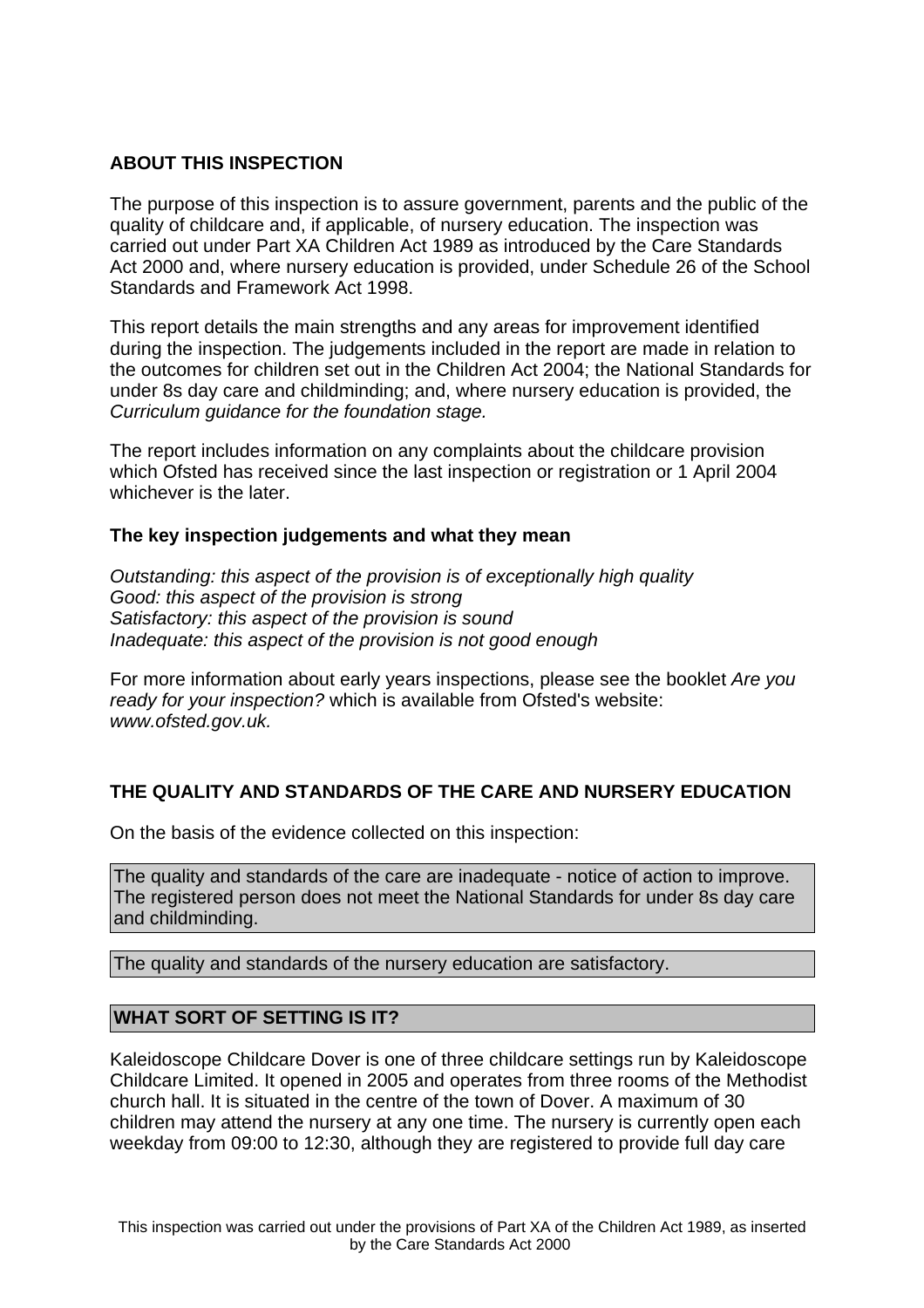should the demand be there. All children share access to a secure enclosed outdoor play area.

There are currently 25 children aged from 2 to under 5 years on roll. Of these 21 receive funding for nursery education. Children mainly come from the local area with some children coming from surrounding towns and villages to attend the speech and language therapy unit within the nursery, which is funded by the health authority. The nursery supports a number of children with special educational needs.

The nursery employs five staff; four of the staff, including the manager hold appropriate early years qualifications.

## **THE EFFECTIVENESS OF THE PROVISION**

#### **Helping children to be healthy**

The provision is inadequate.

Children's good health is not being safeguarded throughout the session. Children are not being protected from health hazards. There are ineffectual floor cleaning routines that leave rings of grime around the edges of the floors, on pipes and ledges. The carpeted room is covered in particles of leftover food. Nappy changing routine is not conducted in a hygienic and safe environment. However, the rooms are light and well ventilated and are kept at a suitable temperature.

Children are not following suitable routines to prevent the spread of infections. They do not wash their hands immediately after playing in the outdoors as they go straight into story time, which gives children time to touch their mouths and pick up infections. At snack time children are not provided with individual plates and eat their food directly off of the table. Other children eat their snack food using the same area of the tables, one after another. The poor condition of the outdoor toys and equipment and the failure to fully promote sufficient hygiene practices does not help children remain healthy. Children who stay for lunch, wash their hands before lunch and all children are supervised washing their hands after going to the toilet.

Each day children are offered a variety of physical activities indoors and on most days outdoors, weather permitting. As a result, they are developing control of their bodies and learn about how exercise has a positive effect on their health. Children understand what keeps them healthy. They talk confidently about healthy foods and the benefit of rest and exercise on their bodies. Snacks are healthy and are provided in accordance with their dietary needs and parent's wishes. Children do not always have ready access to drinking water during the session to prevent them from becoming thirsty. They provide their own lunch and drinks

The provider does not have all the required procedures and documents in place to ensure children's welfare is being safeguarded and promoted adequately. Accident reports fail to record the required information. As a result, children's welfare is not being adequately safeguarded. There are sufficient staff employed to work with children who hold a current first aid certificate.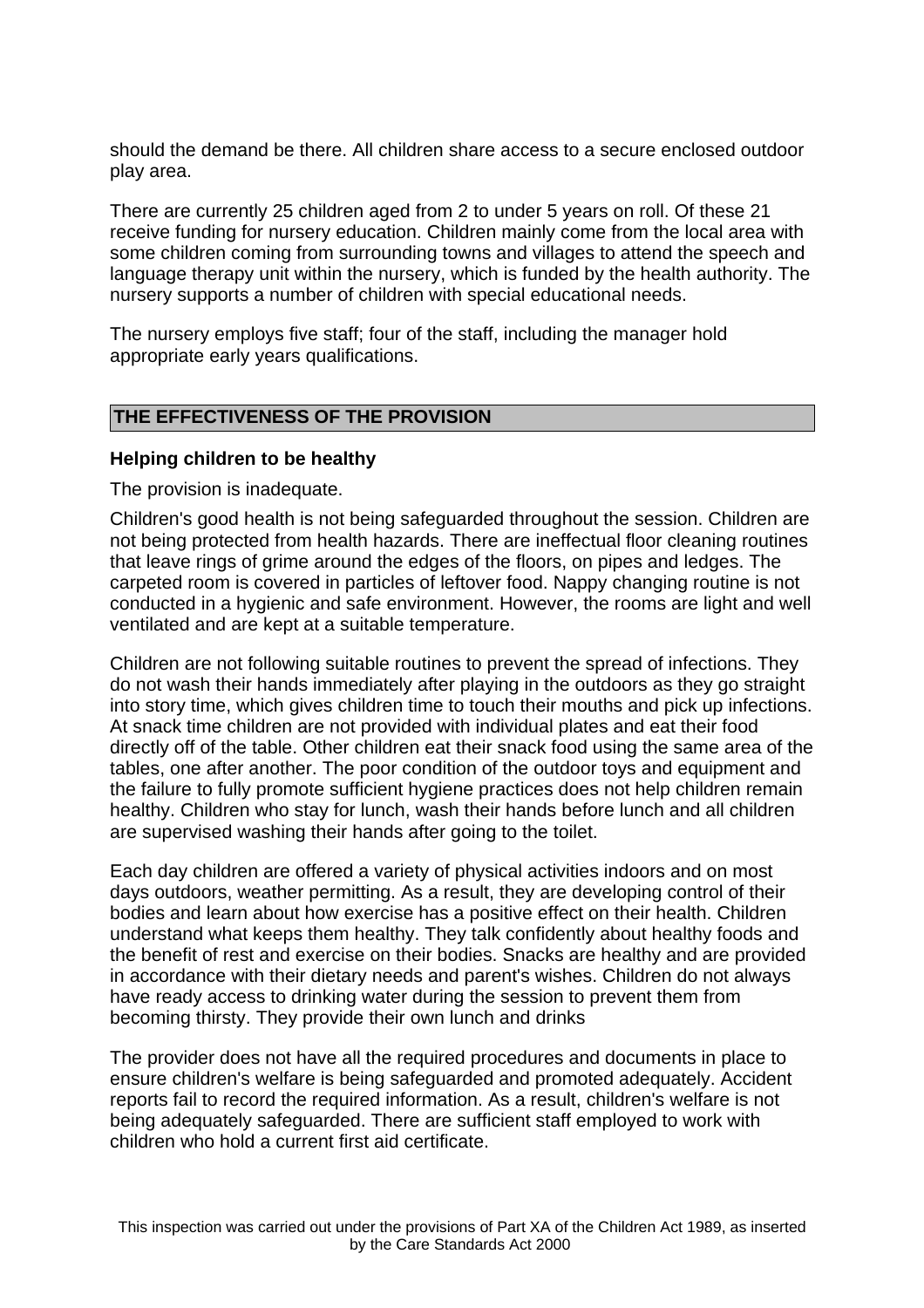# **Protecting children from harm or neglect and helping them stay safe**

The provision is inadequate.

Staff do not effectively complete written risk assessments before each session, as a result, not all risks are identified and minimised and children are exposed to hazards. When children play on climbing apparatus there are no safety mats in place. There were several safety issues indoors that put children at risk. They have ready access to uncovered sockets and to gas taps. Guards on heaters are not secured. This did not provide children with a safe environment, which promotes their wellbeing.

Children are cared for in a church hall and adjoining rooms. Children cannot leave the premises unaccompanied as there are good precautions and routines in place to keep them safe. Staff also follow clear procedures to ensure children's safety when they are being collected. They have a lost child procedure and staff have a secure understanding of whom to contact if they have any child protection concerns. However, staff do not have documentation in place in the case of one child's individual restraint procedure. Children self select activities from a suitable range of equipment and resources, which meet safety standards. Any broken toys or unsafe toys and resources are noted in order to rectify or replace.

## **Helping children achieve well and enjoy what they do**

The provision is satisfactory.

Children enjoy their time in the setting. They happily and eagerly play with what activities are available. They decide when to have drinks and snacks at the snack bar during the time it is open. They help themselves to healthy options and cut the fruit into pieces with sufficient support. They are able to influence the play environment by self-selecting additional activities from storage around the room and are keen to attempt self-care tasks such as doing up their own coats at playtime. Children are happy and enthusiastic as they know what is expected of them.

Children demonstrate levels of confidence and self-esteem because of the positive relationships that they develop within the setting. Children relate well to the staff and confidently approach them for support, demonstrating that good trusting relationships are in place.

Generally younger children receive an appropriately programme of activities. This happens mainly through the choices children themselves make. Staff do encourage them to attempt new activities and as they know them well, children are appropriately supported. The setting has systems in place to formally assess the progress of all children, including children under 3-years, which identifies any developmental concerns. However, staff have not attended the Birth to three matters training and the planning does not have regard to this framework. There is a section for this information, but it has not been completed. Therefore, the framework does not support staff in promoting effective practice, or contributes to positive outcomes for children under 3-years-of-age.

Nursery Education.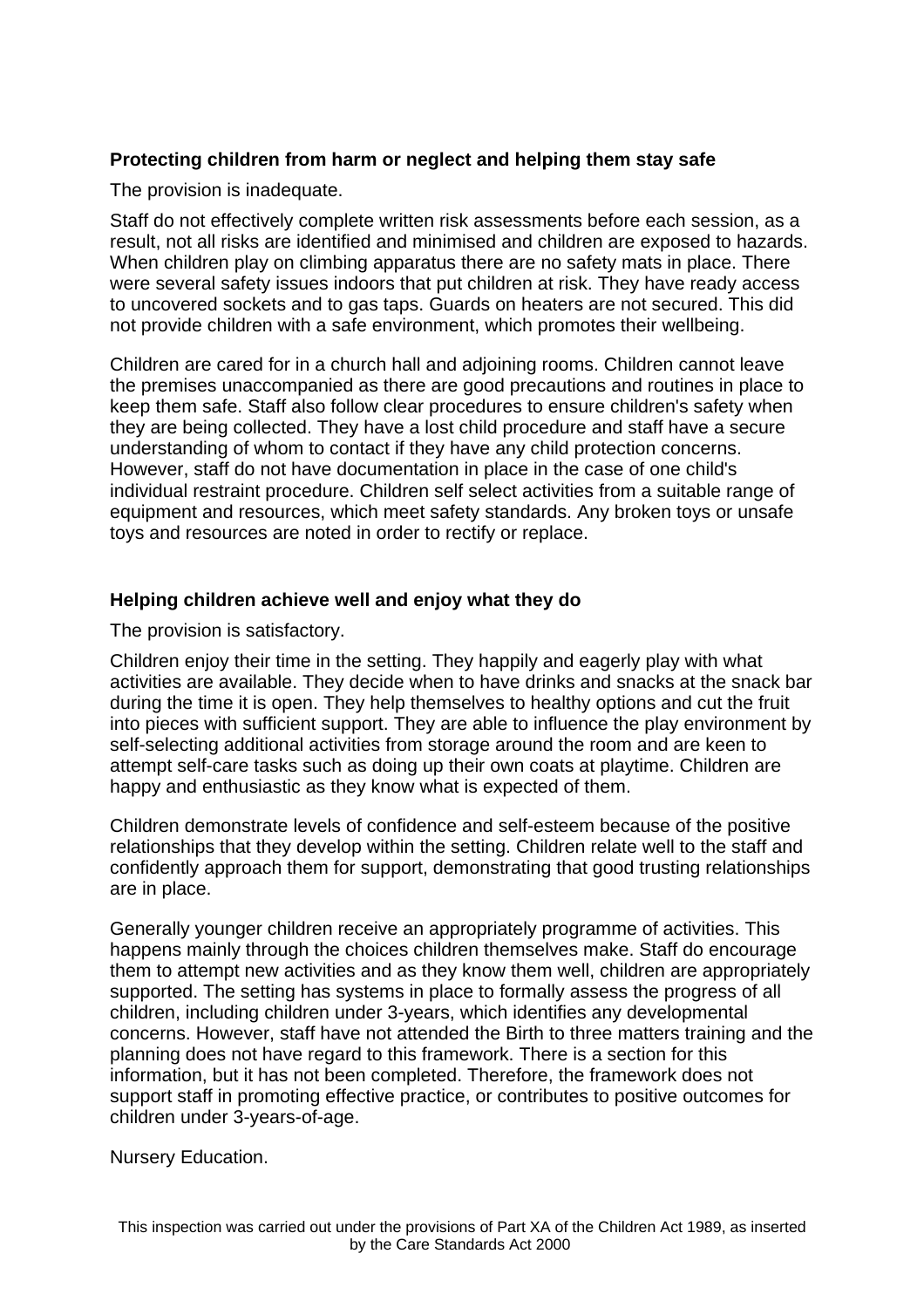Children's attitudes to learning are positive. They are inquisitive and ask questions about why things happen and how during adult led activities, for example, exploring features of various pond life creatures. Children behave well in this setting and understand the need for rules and co-operation. They spend their time engaged in purposeful play, appropriately supported by staff. Staff generally ask open-ended questions and extend children's knowledge by providing them with information in a way which is meaningful to each child, as they know them well.

The quality of teaching and learning is satisfactory. Staff combine their knowledge of the early learning goals and individual children to provide a program, which meets the needs and interests of all children. However, children's needs will be more effectively met if all areas in the planning is completed. Assessment is linked appropriately to the stepping-stones, giving a clear indication of where each child is in their learning journey.

The assessment informs the planning and this ensures that children access activities, which are of sufficient challenge. However, children are not having sufficient opportunities to consolidate their learning by revisiting information presented in different ways and reinforced during everyday routines. Staff receive additional guidance from the setting's special educational needs co-ordinator when planning activities for children with special needs. The planning is monitored to ensure that over the year the curriculum is balanced.

Some areas of learning are given more emphasis at the start of the main intake term, such as Personal, Social and Emotional (PSED), to assist the children in settling and getting into routines. This proves to work well, with children happy and confident in their routines as they begin to explore new ideas. Children have some opportunities to learn about different forms of communication and language. They enjoy mark-making and enjoy creative pursuits with a range of opportunities to paint, draw, build and explore ideas during free play sessions. Children had few opportunities to practice their counting skills, as staff miss opportunities within the daily routines to count as a group and introduce simple calculating. The children learn about cultures other than their own through topic activities, although this area of their learning as well is somewhat addressed in isolation and could be better promoted by including reference to other cultures and beliefs during other topics.

The partnership with parents in relation to the education is good. Parents compile information when children enter the setting indicating where they are in their learning. Parents receive good quality, clear information about the Foundation Stage and stepping stones, which helps them understand what the educational aims are for their children. They get details of projects and topics children are working on each term and this enables them to join staff in supporting their child's education. Parents do not regularly receive specific information about their individual child unless there is a problem and this limits how much parents can assist them.

#### **Helping children make a positive contribution**

The provision is satisfactory.

Children are given consistent messages and reminders about what is expected of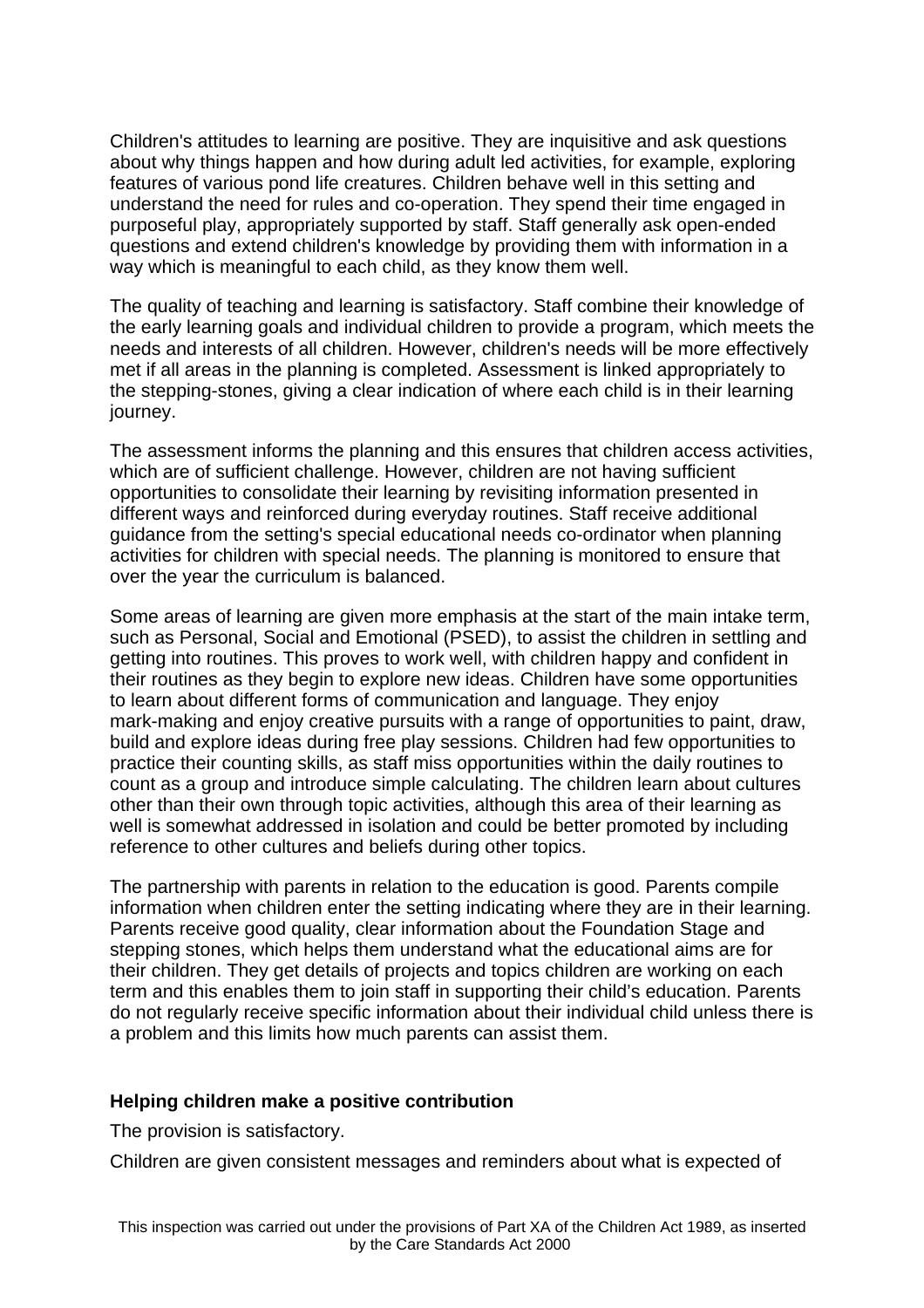them. There is overall insufficient positive management of children's behaviour, with too many directional statements. Children generally behave well, showing care and concern for each other, sharing and taking turns. Children chat happily to each other and to familiar and less familiar adults during activities. Children can confidently explain what they are doing. Staff provide a meaningful range of activities and resources so that children have both time to relax as well as be active. Children develop good self-esteem through opportunities to voice their opinions, take decisions and make choices.

Partnership with parents is satisfactory. A key worker system ensures that parents have a point of contact if they have any issues that they need to discuss. Policies and procedures are available for parents, which in the main keeps them informed about the service provided and their child's activities. Overall children's needs are met through discussion with their parents and written information obtained when the child first attends the setting. This contributes to children's continuity of care.

Children are given some opportunities to develop respect for others and an understanding that people in their community and in the wider world may have different beliefs, lifestyles and ideas. They look at multicultural celebrations and festivals as part of their topic activities, but staff do not sufficiently reinforce this concept through everyday routines and play. This does not enable children to have multicultural experiences as part of their every day lives. Children are given appropriate support and their individual needs are acknowledged and respected. Staff receive detailed information about children's care needs, so that they can offer care to meet the individual needs of each child. Children's spiritual, moral, social and cultural development is being fostered.

Children with special educational needs are not always very well supported. There is insufficient staffing to provide one to one support and the behaviour management plan is ineffectual. The setting does use the Picture Exchange Communication system (PEC) to support communication where appropriate.

#### **Organisation**

The organisation is inadequate.

Failure to organise suitable safety measures and hygiene routines results in the care for children being inadequate. As a consequence organisation does not meet the needs of the range of children and as a result children's health and safety is not being promoted effectively. The setting does not meet the needs of the range of children for whom it provides.

The registered person ensures that the required adult to child ratios are consistently met. They ensure that there are a minimum of two adults on duty at all times, or have suitable contingency arrangements in place to cover emergencies and unexpected staff absences. The registered person ensures that adults looking after children or having unsupervised access to them are suitable to do so. They follow the written recruitment procedures to ensure people working with children are appropriately vetted, trained or qualified to do so. However, monitoring of staff's induction and how effective they are in informing staff of routines and procedures is insufficient. This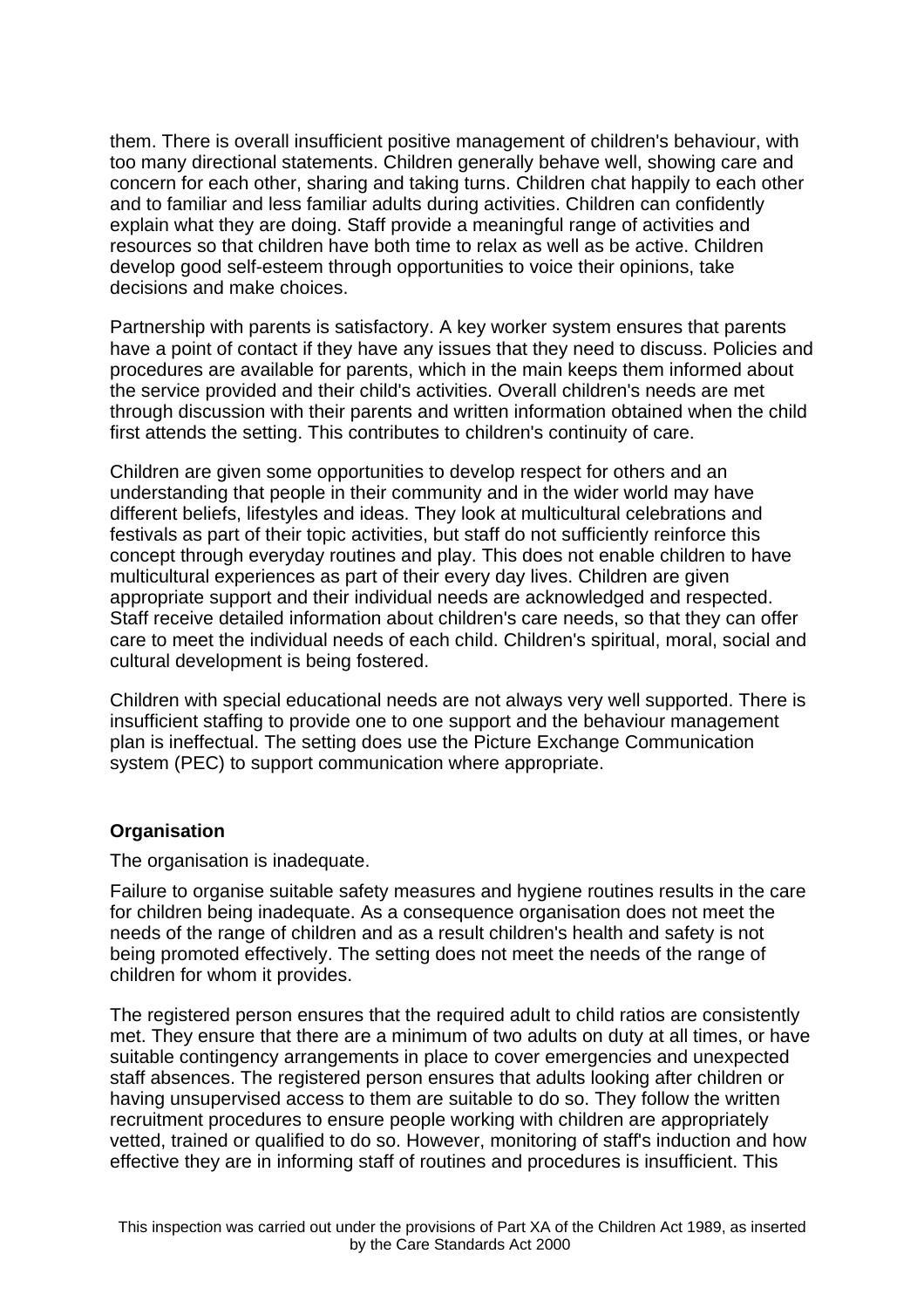impacts negatively on the quality of care children receive because not all adults working with the children know what is expected of them. Although the mandatory documentation and most of the consent forms are in place, they are not all completed correctly and not all policies have been updated to reflect current practice.

Leadership and management is satisfactory. There are systems and methods for monitoring the quality of the nursery education provision and evaluating its impact in the setting. In the main weaknesses have been recognised and systems implemented to address these issues. Staff have sufficient awareness of the Foundation Stage, and have methods in place for assessing regularly what children know, understand and can do. This information is used to plan activities and evaluate the impact of the nursery education. However, the current planning is not completed adequately to support children who learn at a different pace. The staff team are beginning to identify the strengths and weaknesses of the setting and are starting to identify how this information can be used to instigate change and secure improvements.

#### **Improvements since the last inspection**

Not applicable.

#### **Complaints since the last inspection**

There have been no complaints made to Ofsted since the registration

The provider is required to keep a record of complaints made by parents, which they can see on request. The complaints record may contain complaints other than those made to Ofsted.

# **THE QUALITY AND STANDARDS OF THE CARE AND NURSERY EDUCATION**

On the basis of the evidence collected on this inspection:

The quality and standards of the care are inadequate - notice of action to improve. The registered person does not meet the National Standards for under 8s day care and childminding.

The quality and standards of the nursery education are satisfactory.

#### **WHAT MUST BE DONE TO SECURE FUTURE IMPROVEMENT?**

#### **The quality and standards of the care**

To improve the quality and standards of care, the registered person **must** take the following actions: